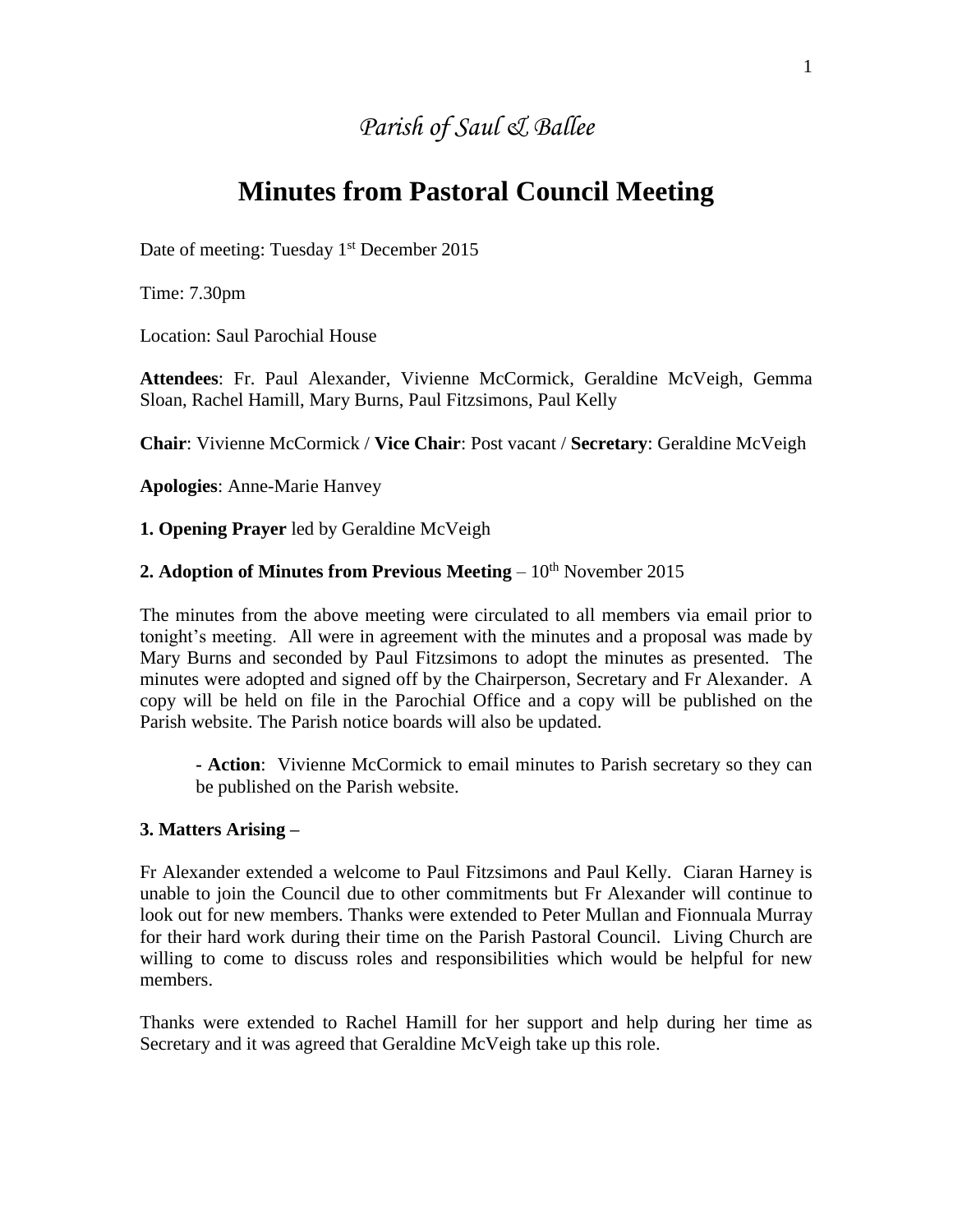**- Action**: Fr Alexander/Vivienne to ask Jim Deeds from the Living Church Office to come down to a meeting in the New Year to refresh us all on our Roles and responsibilities within the Council

**Volunteer forms**: Amanda, the Parish Secretary, has tried to ring the person interested in fundraising but has been unable to contact her.

**- Action**: No further action required

**Training for Extra-Ordinary Ministers of the Eucharist:** Training has been arranged for Saturday 5<sup>th</sup> December. Approximately seven Ministers will be attending including a number of new Ministers. A new form has been designed and a new rota will go out after the training. A training course for Readers will be arranged hopefully in Lent.

- **- Action:** Amanda to draw up a new Rota to go out after training.
- **- Action**: Fr Alexander to arrange course for Readers of the Word

**Parish Newsletter:** 60 copies of the last Newsletter were printed but not all were used. It was decided to print 50 copies of the December issue. This issue will cover the Year of Mercy and upcoming events including the Cake Sale and Carol Service. Fr Alexander advised that the Carol Service will be shorter than last year and is being written up at present. There will be refreshments in the Church after the Carol Service. Vivienne has asked Patrick Curran who is currently President of the Saul Conference of St Vincent De Paul, to do an article on their work. Other Parish groups and the schools will be asked to contribute to the next issue in March. It was suggested that the Newsletter should go on the Parish website.

**- Action:** Parish Groups and schools to be asked to contribute to Newsletter.

**Saul Mountain Committee:** The Saul Mountain Committee is still meeting and is in the diary for February/March. Fr Alexander thanked the Committee for their work on the upkeep of the mountain.

**- Action**: No further action required

**Morning Prayer of the Church:** Morning Prayer commenced in St Patrick's Church, Saul on  $2<sup>nd</sup>$  November and is going well. Morning Prayer is followed by the Rosary and all is finished in good time for Mass. When it is properly established Fr Alexander will source and buy Morning Prayer books.

**- Action**: No further action required.

**Eucharistic Adoration:** Fr Alexander thanked all who had helped in all the churches with invitations. There were 108 replies which is a good response. None of the persons who had ticked to help are still interested. Following requests from parishioners Adoration will be extended to 10.00pm. Books have been ordered to the value of  $E$ 150. Some will be placed in the Church for use during Adoration and further copies will be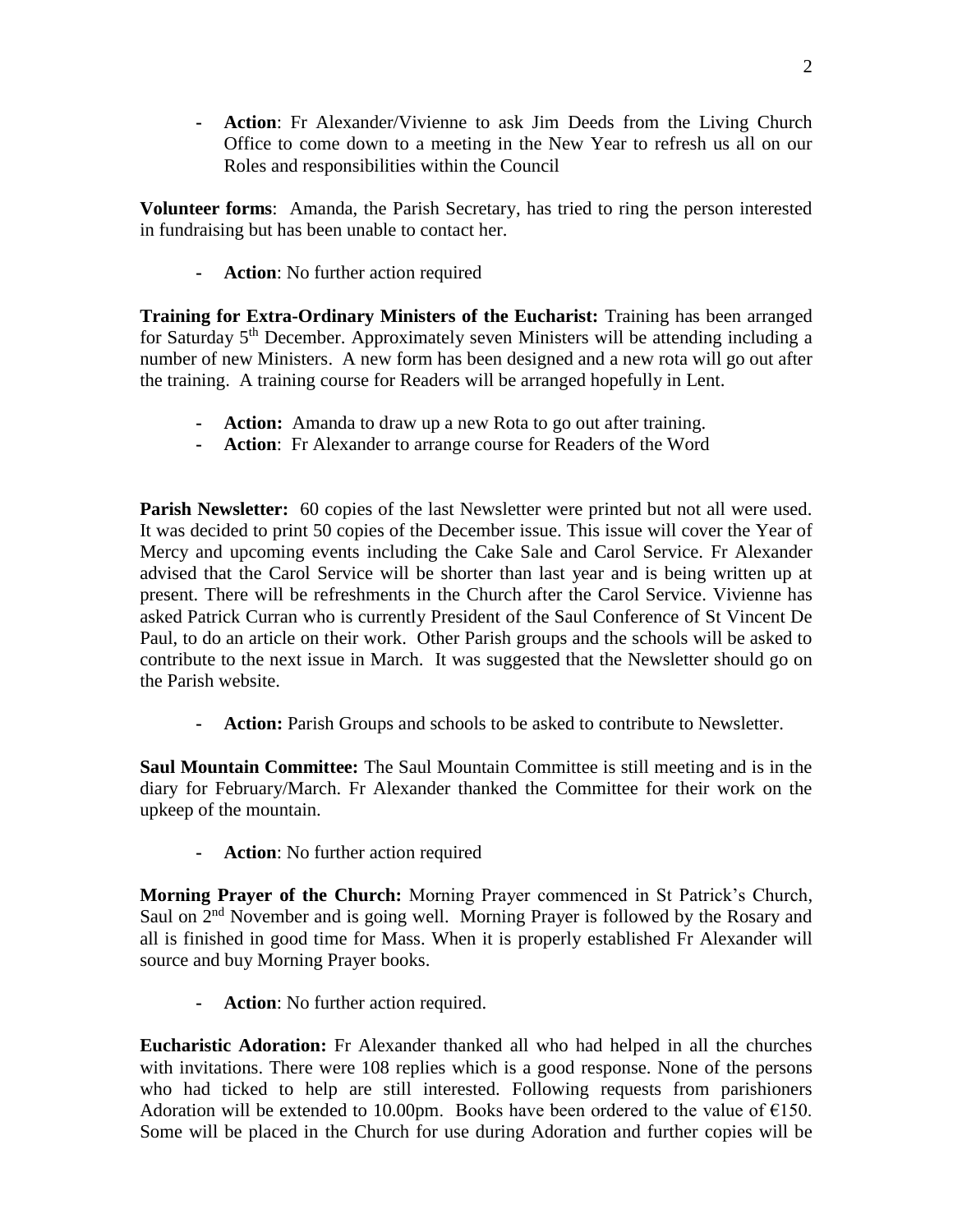| 10.00am            | 11.00am             | 10 |
|--------------------|---------------------|----|
| 11.00am            | $12.00$ noon        | 3  |
| $12.00$ noon       | 1.00 <sub>pm</sub>  | 5  |
| 1.00 <sub>pm</sub> | 2.00 <sub>pm</sub>  | 8  |
| 2.00 <sub>pm</sub> | 3.00pm              | 6  |
| 3.00 <sub>pm</sub> | 4.00 <sub>pm</sub>  | 3  |
| 4.00 <sub>pm</sub> | 5.00pm              | 3  |
| 5.00pm             | 6.00 <sub>pm</sub>  | 5  |
| 6.00 <sub>pm</sub> | 7.00pm              | 4  |
| 7.00 <sub>pm</sub> | 8.00pm              | 21 |
| 8.00pm             | 9.00pm              | 22 |
| 9.00 <sub>pm</sub> | 10.00 <sub>pm</sub> | 5  |

available to purchase from the Parish Office. The number of people who have committed to each hour is as follows:

Co-ordinators will ensure each hour is covered and there will be people dropping in during the course of the day. When established in Saul it is hoped Adoration will be extended to the other two Churches of the Parish in the New Year.

Following discussion it was agreed that the Inaugural Mass for Adoration would be the Vigil Mass in Saul on 7<sup>th</sup> December for the Feast of the Immaculate Conception. Mass will be followed by Benediction. There will also be Mass in Saul at 10.00am on 8<sup>th</sup> December followed by the commencement of Adoration in the Parish.

A notice of the arrangements will be inserted in the Bulletin with a notice thanking those who have committed to the Adoration and those who have helped in the organization. It is hoped the Invitations will go out tomorrow if possible.

An Adoration Committee has been formed in the Parish to oversee the running of the Adoration with the office bearers being as follows:

Chairperson: Geraldine McVeigh

Vice-Chairperson: Maureen Fitzsimons

Secretary: Eugene Gallagher.

The next meeting of the Adoration Committee has been arranged for Wednesday 13<sup>th</sup> January 2016.

- **- Action**: Notice of arrangements to go in Bulletin
- **- Action**: Amanda to send out Invitations

#### **4. Jubilee Year of Mercy –**

The Year of Mercy will commence on  $8<sup>th</sup>$  December 2015 and end on  $20<sup>th</sup>$  November 2016. Pope Francis has said that it is his burning desire that Christians rediscover the corporal and the spiritual works of mercy. A message from Bishop Treanor with the Diocesan Programme for the Year of Mercy is available in the Church. On 8<sup>th</sup> December Pope Francis will open the Holy Door in St Peter's Basilica and in our Diocese a Holy Door will be opened in St Patrick's Church, Belfast and in Clonard. A Day of Mercy will be observed on the last Friday of each month beginning on  $29<sup>th</sup>$  January 2016 and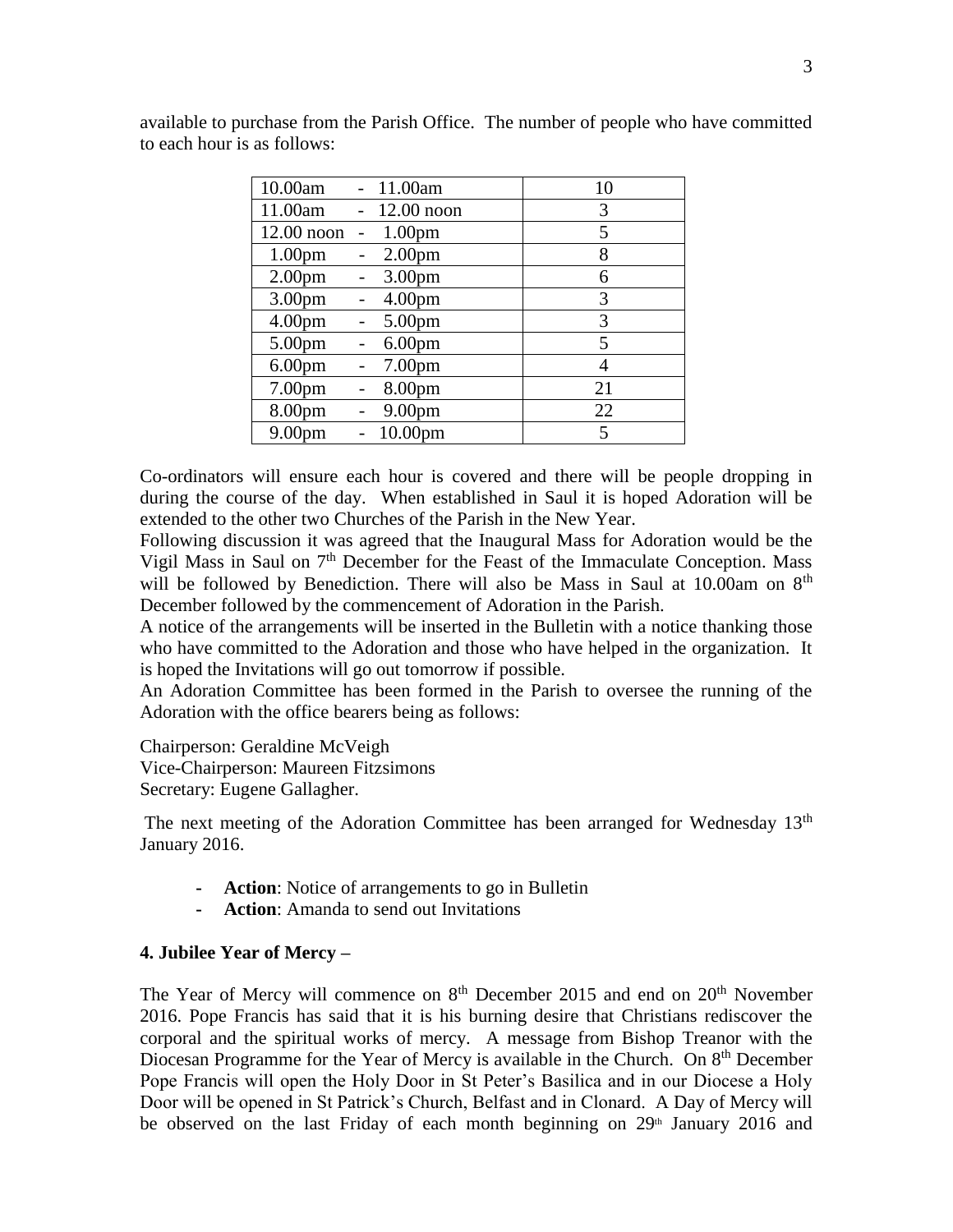Missionaries of Mercy, who will be commissioned by Pope Francis on Ash Wednesday 2016, will be available in St Patrick's Church Belfast for the Sacrament of Reconciliation on specified dates throughout the Year of Mercy.. Different events are planned for Lent and Easter including 24 hours of prayer before the Blessed Sacrament with the Sacrament of Reconciliation being available during the  $4<sup>th</sup>/5<sup>th</sup>$  March (the  $4<sup>th</sup>$  week of Lent) and we have to focus on how to do this in our Parish.

A 3 day Mission in the Vicariate for the Year of Mercy similar to the Jubilee Year was suggested by some priests but rejected by the VF of the Vicariate. The possibility of a 3 day Mission in our Parish was discussed and Fr Alexander is to look into this further.

**- Action**: Fr Alexander/Council to discuss this further at next meeting.

## **5. Christmas Masses –**

Last Year the Christmas Vigil Mass was 9.00pm in Saul and 11.00pm in Ballycruttle. It was agreed last year that Carlin would have a vigil Mass this year. The Christmas Mass times this year will therefore be:

|                      | Saul    | <b>Ballycruttle</b> | Carlin            |
|----------------------|---------|---------------------|-------------------|
| <b>Christmas Eve</b> | 9.00 pm | $---$               | .00 <sub>pm</sub> |
| <b>Christmas Day</b> | 9.30 am | .00am               | $- -$             |

There will be confessions in Saul after Mass on Monday and Wednesday of Christmas Week. Fr Alexander suggested Confessions in Ballycruttle after Mass from 11.30 to 12.30 on Sunday  $13<sup>th</sup>$  December and in Carlin after Mass on  $20<sup>th</sup>$  December.

Notices of the arrangements for Christmas Masses and Confessions will be available in the Churches.

**- Action**: Christmas Mass and Confession times to be displayed in all Churches

# **6 AOB –**

**Faith and Life Convention:** Vivienne attended the Faith and Life Convention held on 26<sup>th</sup> September in Our Lady and St Patrick's College, Knock. The Keynote speaker was Fr Alan McGuckian and his theme was "What Hope for Faith?" Participants were invited to reflect on some of the ways that Catholics are called to personal renewal today.

Fr McGuckian spoke of the challenges ahead for the diocese as a Living Church to reverse the trends of falling numbers attending Sunday Masses and to look to the future as a more spiritual Church, a Church for the Poor.

Participants attended two workshops one of which Vivienne found particularly inspirational. Hidden Pearls was a workshop on the talents of a girl with special needs and taught us the concept of not judging people by what we first see.

**- Action**: No action required